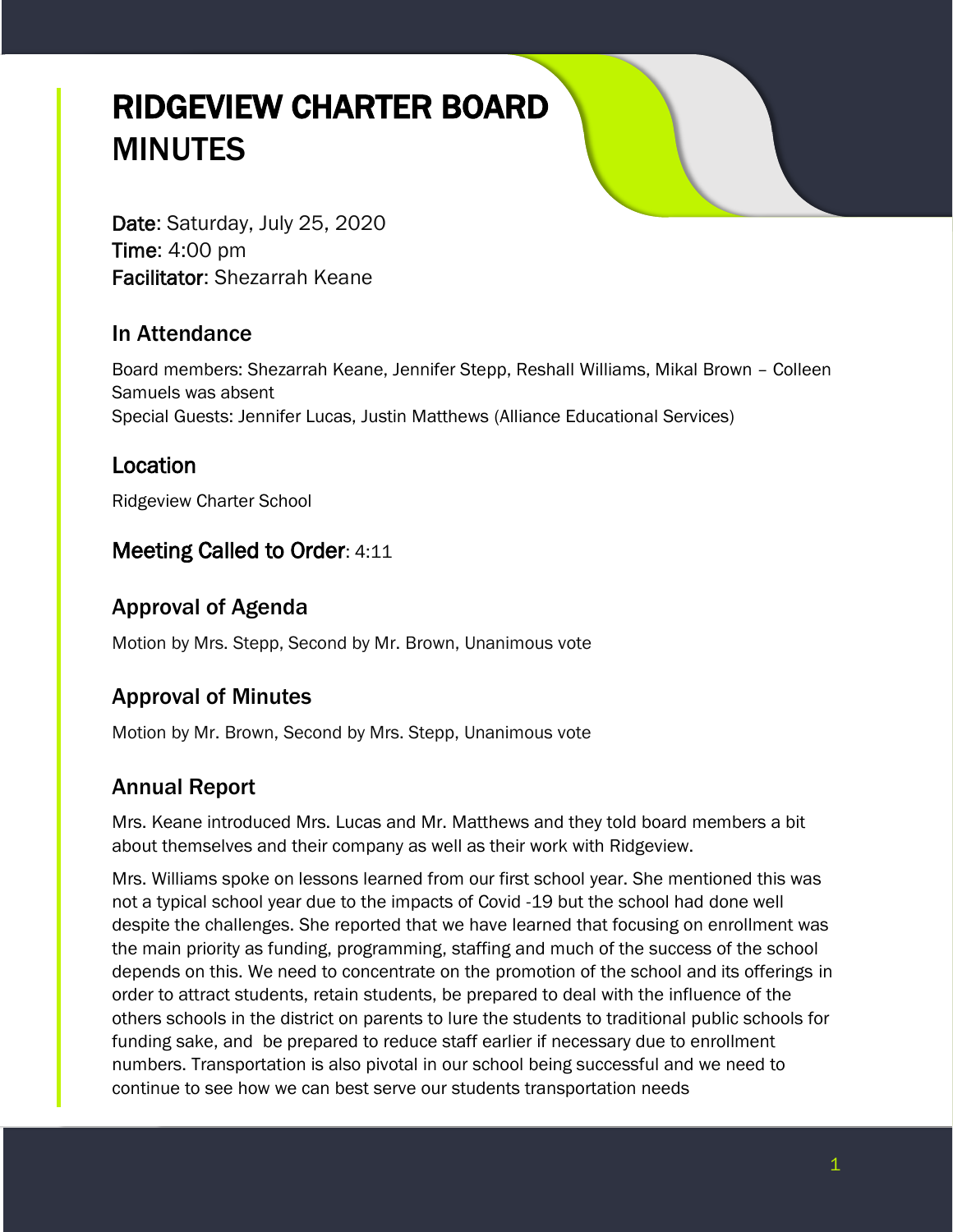in an efficient manner. We will build off the things we learned from our first year. The importance of safety in the school is something we were quickly made aware of this year with the outbreak of Coivd-19 and other sicknesses that heavily impacted the school. We learned not to underestimate the toll

sickness can have on both the staff and the students and the effect it can have on learning. Lastly, we learned the value of having a CMO (Charter Management Organization) as it has alleviated much work and stress that was on the staff and board.

Mrs. Lucas and Mr. Matthews recapped some of the ways their organization had helped in school by visiting the school and presenting a plan on how to best serve Ridgeview. Aside from investing financially their organization supported the school through financial reporting, fundraising and grants, communications, marketing, and costumer service. They have worked on improving our relationship with our transportation vendor. They have helped us form partnerships with other charter schools. The goals they would suggest the school focus on next year is enrollment capacity, communication with parents, customer service and academic program success – achieving enrollment target, maintaining students, living the mission.

## Old Business

Title IV grant of \$10,000 will be used to implement our language program which is an integral piece of our charter.

We have applied for a competitive safety grant. If we are awarded monies, we will use those for a School Resource Officer.

We have been approved by the initial process for the NC Access Grant. These monies can only be used for temporary items and solutions which would help us with temporary learning space with mobile classrooms.

All Emergency (CARES) grant funds will go to technology for devices and digital access for all students.

Parent survey results on preference for having school in person fulltime or an A/B schedule came in with an almost 50/50 spilt. Only three parents requested at home learning only. Approximately 94% of the parents responded.

# New Business

Ridgeview will be mirroring Gaston County School's A/B educational plan for the beginning of the school year. The students will be spilt into two cohorts with one cohort attending in person on Monday and Tuesday and the other cohort attending on Thursday and Friday. Wednesday will be a remote learning day for all students and assessment day. It will also give time for proper sanitation between the cohorts. This plan will be different from the remote learning at the end of year and there will be requirements for all students. Daily attendance will be taken, and engagement is required.